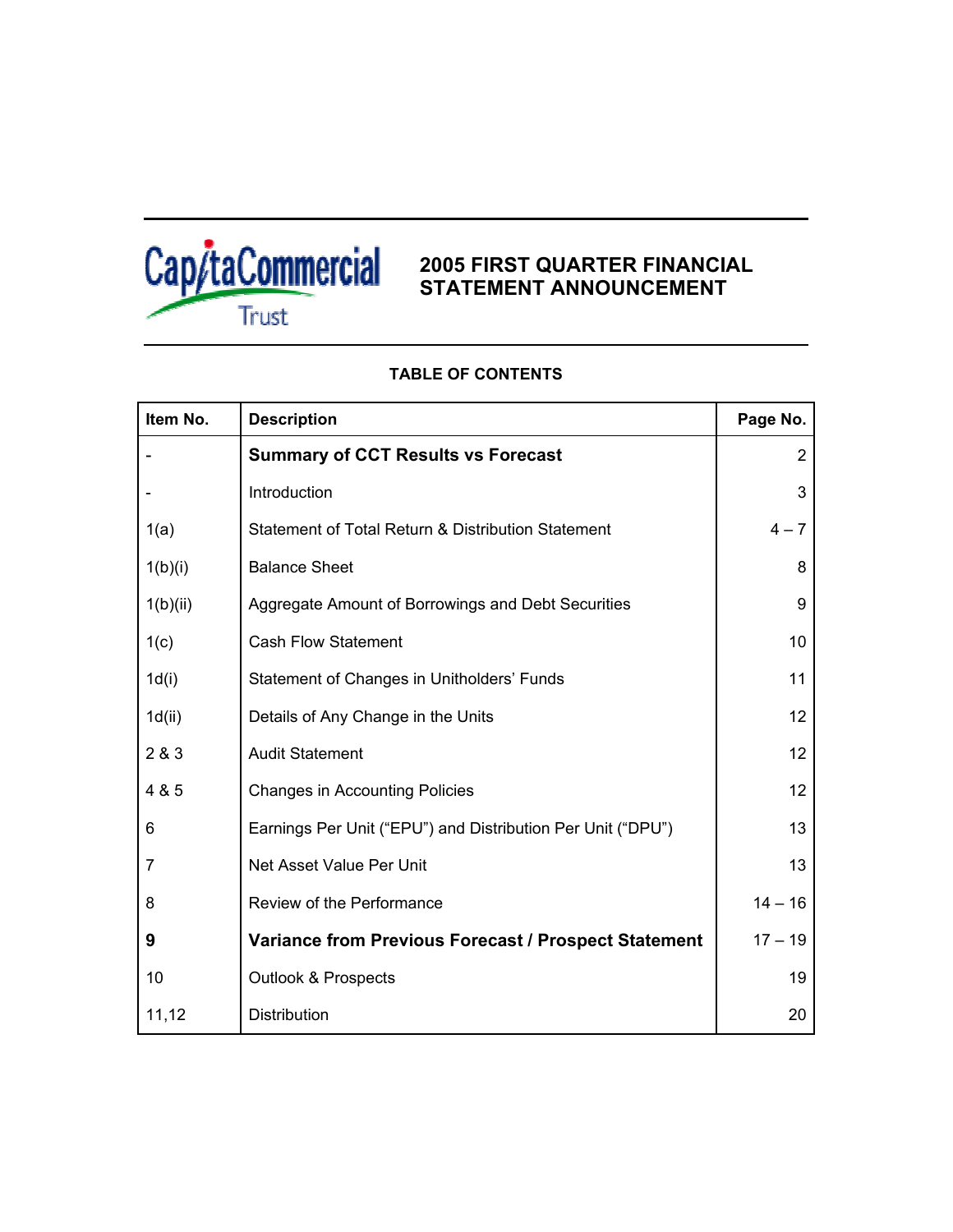### SUMMARY OF CCT RESULTS (ACTUAL VS FORECAST<sup>1</sup>) **(1 January 2005 to 31 March 2005)**

|                                                                                                  | Actual         | <b>Forecast</b> | Favourable /<br>(Unfavourable) |              |
|--------------------------------------------------------------------------------------------------|----------------|-----------------|--------------------------------|--------------|
|                                                                                                  | S\$'000        | S\$'000         | S\$'000                        | ℅            |
| Gross Revenue                                                                                    | 27,441         | 26,312          | 1,129                          | 4.3          |
| <b>Property Operating Expenses</b>                                                               | (7, 576)       | (7, 742)        | 166                            | 2.1          |
| Net Property Income                                                                              | 19,865         | 18,570          | 1,295                          | 7.0          |
| <b>Other Operating Expenditure</b>                                                               | (5,834)        | (6, 293)        | 459                            | 7.3          |
| Net Investment Income before Tax                                                                 | 14,031         | 12,277          | 1,754                          | 14.3         |
| Net Tax Adjustments                                                                              | 8              | 91              | (83)                           | (91.2)       |
| Taxable Income Available for Distribution<br>to Unitholders                                      | 14,039         | 12,368          | 1,671                          | 13.5         |
| Distributable Income to Unitholders <sup>2</sup>                                                 | 13,337         | 11,750          | 1,587                          | 13.5         |
| <b>Distribution Per Unit (cents)</b><br>For the period 1 Jan to 31 Mar 2005<br><b>Annualised</b> | 1.59c<br>6.45c | 1.40c<br>5.68c  | 0.19<br>0.77                   | 13.5<br>13.5 |

#### **Footnotes**

(1) The forecast is extracted from the Introductory Document and is based on the assumptions set out in the Introductory Document.

(2) The distributable income to unitholders is based on 95% of the taxable income available for distribution to unitholders.

## **Refer to Section 9 for the details.**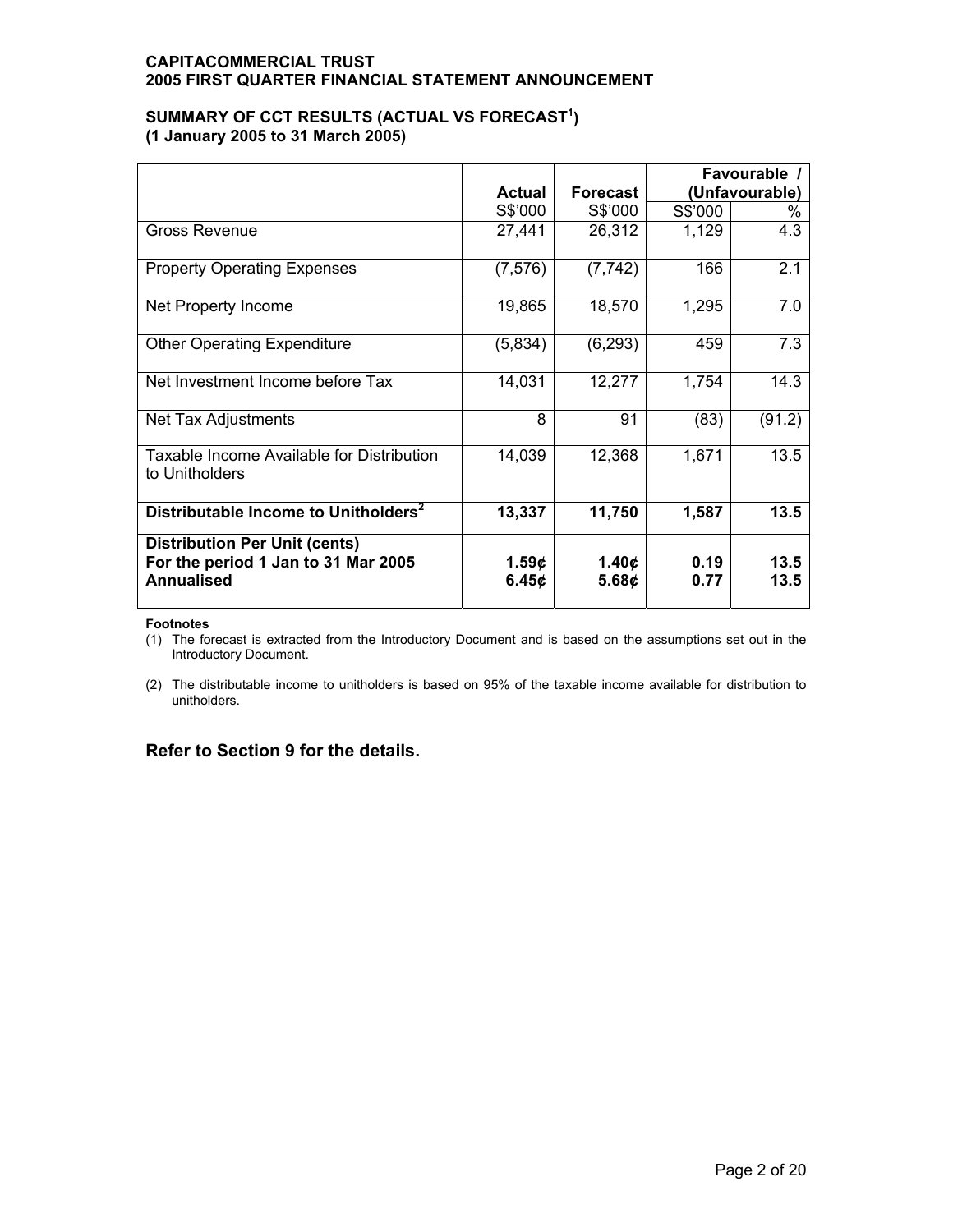### **INTRODUCTION**

CapitaCommercial Trust (CCT) was established under a Trust Deed dated 6 February 2004 entered into between CapitaCommercial Trust Management Limited (as manager of CCT) (the "Manager") and HSBC Institutional Trust Services (Singapore) Limited (as trustee of CCT).

CCT acquired Capital Tower, Starhub Centre, Robinson Point, Bugis Village, Golden Shoe Car Park and Market Street Car Park on 23 February 2004 through acquiring all the shares in the respective companies which owned each of the properties. CCT agreed with the vendors of these property holding companies that the income of the property holding companies up to and including 29 February 2004 will accrue to the respective vendors. These six property holding companies subsequently commenced liquidation and the respective properties were transferred to CCT as distribution in specie on 1 March 2004. Separately, on 1 March 2004, CCT acquired 6 Battery Road.

All the units in CCT ("Units") were directly or indirectly held by CapitaLand Limited up to and including 14 May 2004 (the "Private Trust"). On 15 May 2004, CapitaLand Limited distributed approximately 60% of the Units in specie to its shareholders (the "Public Trust"). On 14 May 2004, CCT distributed its distributable income for the period from 6 February 2004 to 14 May 2004 to the companies in the CapitaLand Group that together held 100% of the Units. CCT's distributable income from 15 May 2004 to 31 December 2004 will be distributed to all the unitholders, including all the companies in the CapitaLand Group that continue to hold Units, on 28 February 2005. From 1 January 2005, CCT will make distributions to its unitholders on a semi-annual basis, with the amount calculated as at 30 June and 31 December each year for the six-month period ending on each of the said dates.

All the Units have been listed on Singapore Exchange Securities Trading Limited (the "SGX-ST") since the commencement of "when issued" trading in the Units on 11 May 2004. The Units began trading on a "ready" basis on the SGX-ST on 17 May 2004.

CCT has been granted tax transparency. Therefore, income which is distributed is not taxed at CCT level. Qualifying unitholders and individuals (other than those who hold their units through a partnership or through a nominee) will receive pre-tax distributions. For the qualifying unitholders, gross distribution will be made and they will subsequently be taxed on the distributions at their applicable income tax rates. Individuals are exempt from tax on CCT's distributions unless such distributions are derived through a partnership in Singapore or from the carrying on of a trade, business or profession. Distributions made to all the other unitholders will be subject to tax deducted at source at the prevailing corporate tax rate, currently 20%. This tax deducted can be used to offset against their Singapore income tax liabilities. Also, to qualify for tax transparency, CCT must distribute at least 90% of its taxable income. As stated in the Introductory Document dated 16 March 2004 (the "Introductory Document"), CCT will distribute 95% of its taxable income to unitholders up to 31 December 2005.

As CCT's acquisition of the properties were completed on 1 March 2004, the comparative prior period financial results for 1Q 2004 is only for income derived for the period of 1 March 2004 to 31 March 2004.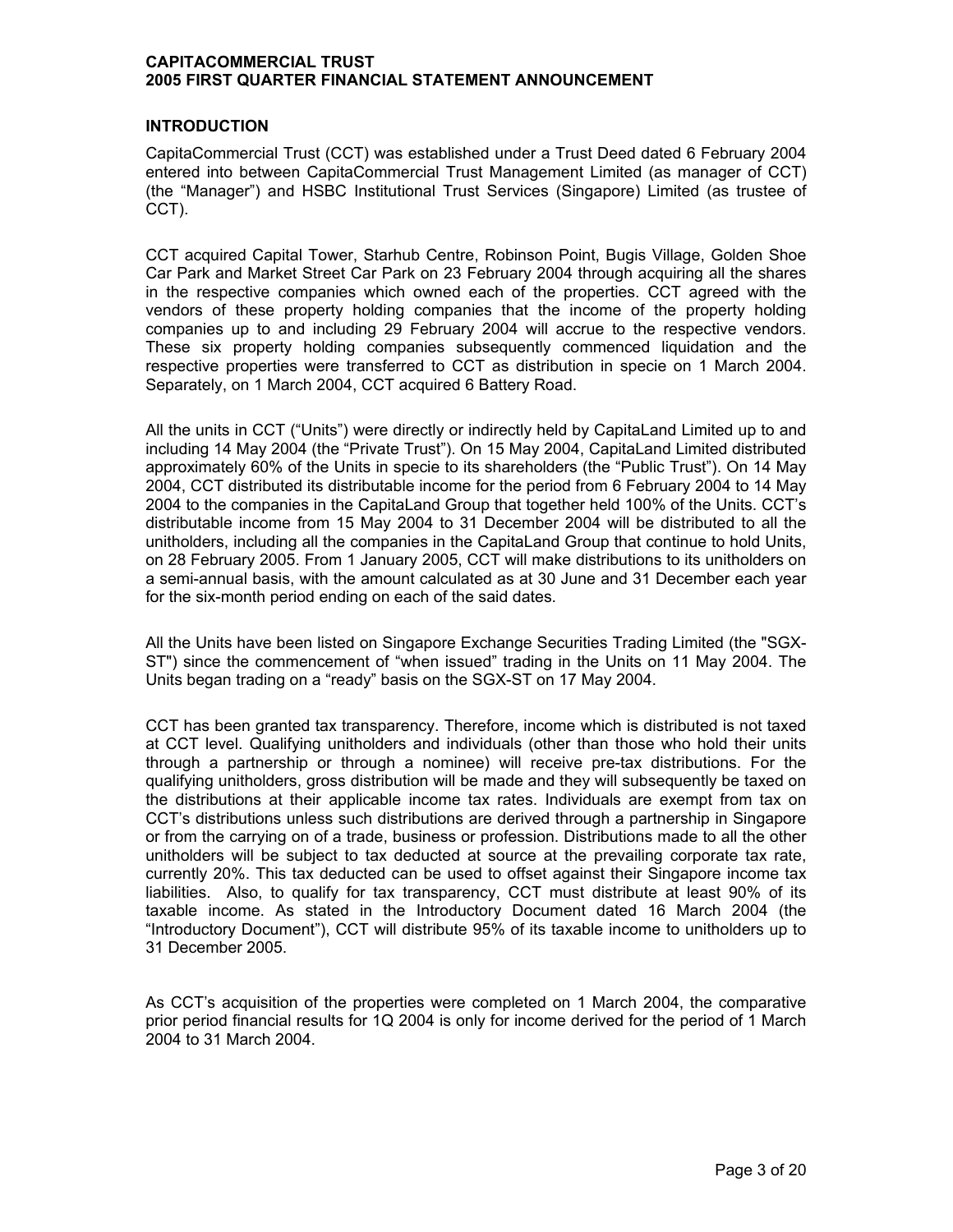**1(a)(i) Statement of Total Return & Distribution Statement (1Q 2005 vs 1Q 2004) (For a review of the performance, please refer to paragraph 8(a)(i) on page 14)** 

|                                                |                          | $1Q$ 2004 <sup>1</sup>  |                |
|------------------------------------------------|--------------------------|-------------------------|----------------|
|                                                | 1Q 2005<br>S\$'000       | (March only)<br>S\$'000 | Change<br>$\%$ |
| <b>Statement of Total Return</b>               |                          |                         |                |
| Gross rental income                            | 23,874                   | 7,883                   | 202.9          |
| Car park income                                | 2,367                    | 694                     | 241.1          |
| Other income                                   | 1,200                    | 300                     | 300.0          |
| <b>Gross revenue</b>                           | 27,441                   | 8,877                   | 209.1          |
| Property management fees                       | (614)                    | (203)                   | 202.5          |
| Property tax                                   | (2,032)                  | (685)                   | 196.6          |
| Other property operating expenses <sup>2</sup> | (4,930)                  | (1, 426)                | 245.7          |
| <b>Property operating expenses</b>             | (7, 576)                 | (2, 314)                | 227.4          |
| Net property income                            | 19,865                   | 6,563                   | 202.7          |
| Interest income                                | 126                      |                         | Nm             |
| Manager's management fees                      | (1, 288)                 | (476)                   | 170.6          |
| Trust expenses                                 | (1,040)                  | (141)                   | 637.6          |
| Borrowing costs                                | (3,632)                  | (774)                   | 369.3          |
| Net investment income before tax               | 14,031                   | 5,172                   | 171.3          |
| Income tax                                     | (141)                    | $(1,041)^3$             | (86.5)         |
| Net investment income after tax                | 13,890                   | 4,131                   | 236.2          |
| Net losses on value of investments             |                          |                         |                |
| Non-operating expenditure <sup>4</sup>         | $\overline{\phantom{a}}$ | (2,687)                 | Nm             |
| Net losses on value of investments             |                          | (2,687)                 | <b>Nm</b>      |
| Total return for the period                    | 13,890                   | 1,444                   | 861.9          |

### **Distribution Statement**

| <b>Distribution Statement</b>                               |        |       |        |
|-------------------------------------------------------------|--------|-------|--------|
| Net investment income before tax                            | 14.031 | 5,172 | 171.3  |
| Net tax adjustments <sup>5</sup>                            |        | 33    | (75.8) |
| Taxable income available for distribution to<br>unitholders | 14.039 | 5,205 | 169.7  |
|                                                             |        |       |        |

**Distributable income to unitholders** 

| 14,031 | 5,172 | 171.3  |
|--------|-------|--------|
| 8      | 33    | (75.8) |
| 14,039 | 5,205 | 169.7  |
| 13,337 | 4,944 | 169.8  |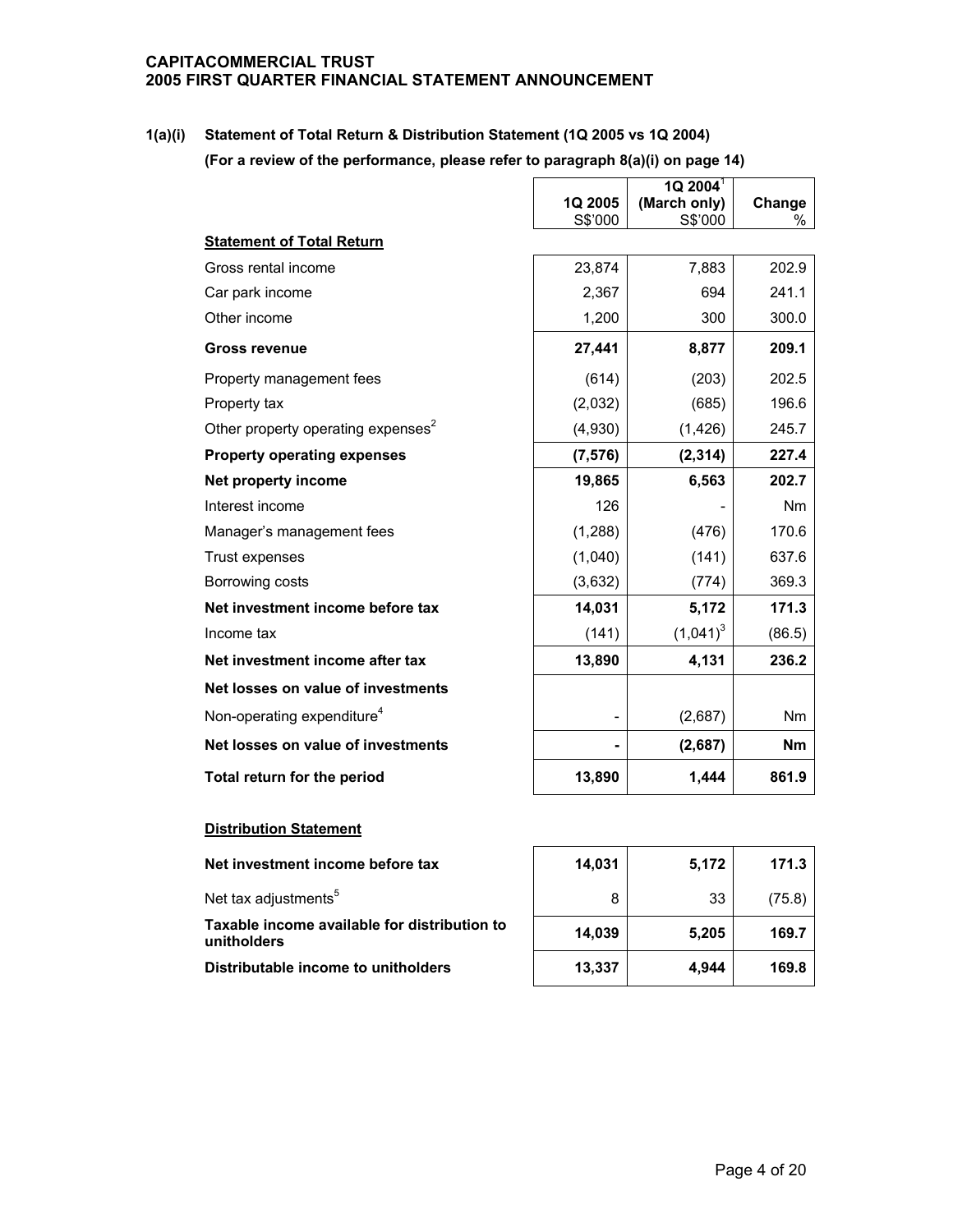#### **Footnotes**

- (1) CCT was established on 6 February 2004 but the acquisition of the real properties was completed on 1 March 2004. Hence the income recorded for 1Q 2004 relates only to the income for the period of 1 March 2004 to 31 March 2004. For a comparison of March 2005 vs March 2004 results, refer to paragraph 1(a)(ii) on page 6.
- (2) Included as part of the other property operating expenses are the following:

|                                                        | <b>1Q 2005</b><br>S\$'000 | <b>1Q 2004</b><br>(March only)<br>S\$'000 | Change    |
|--------------------------------------------------------|---------------------------|-------------------------------------------|-----------|
| Depreciation and amortization                          | 50                        | 11                                        | 354.5     |
| Allowance for doubtful debts and bad debts written off | (6)                       |                                           | <b>Nm</b> |

- (3) The income tax provision for 1Q 2004 is based on 100% of taxable income as tax transparency applies with effect from 15 May 2004.
- (4) This relates to a write-off of stamp duty paid for transfer of the property companies to CCT.
- (5) Included in the net tax adjustments are the following:

|                                             | 1Q 2005<br>S\$'000 | 1Q 2004<br>(March only)<br>S\$'000 | Change<br>$\%$ |
|---------------------------------------------|--------------------|------------------------------------|----------------|
| Non-tax deductible/(chargeable) items:      |                    |                                    |                |
| Trustee's fees                              | 61                 | 22                                 | 177.3          |
| Temporary differences and other adjustments | (53)               | 11                                 | (581.8)        |
| Net tax adjustments                         | 8                  | 33                                 | (75.8)         |

Nm – not meaningful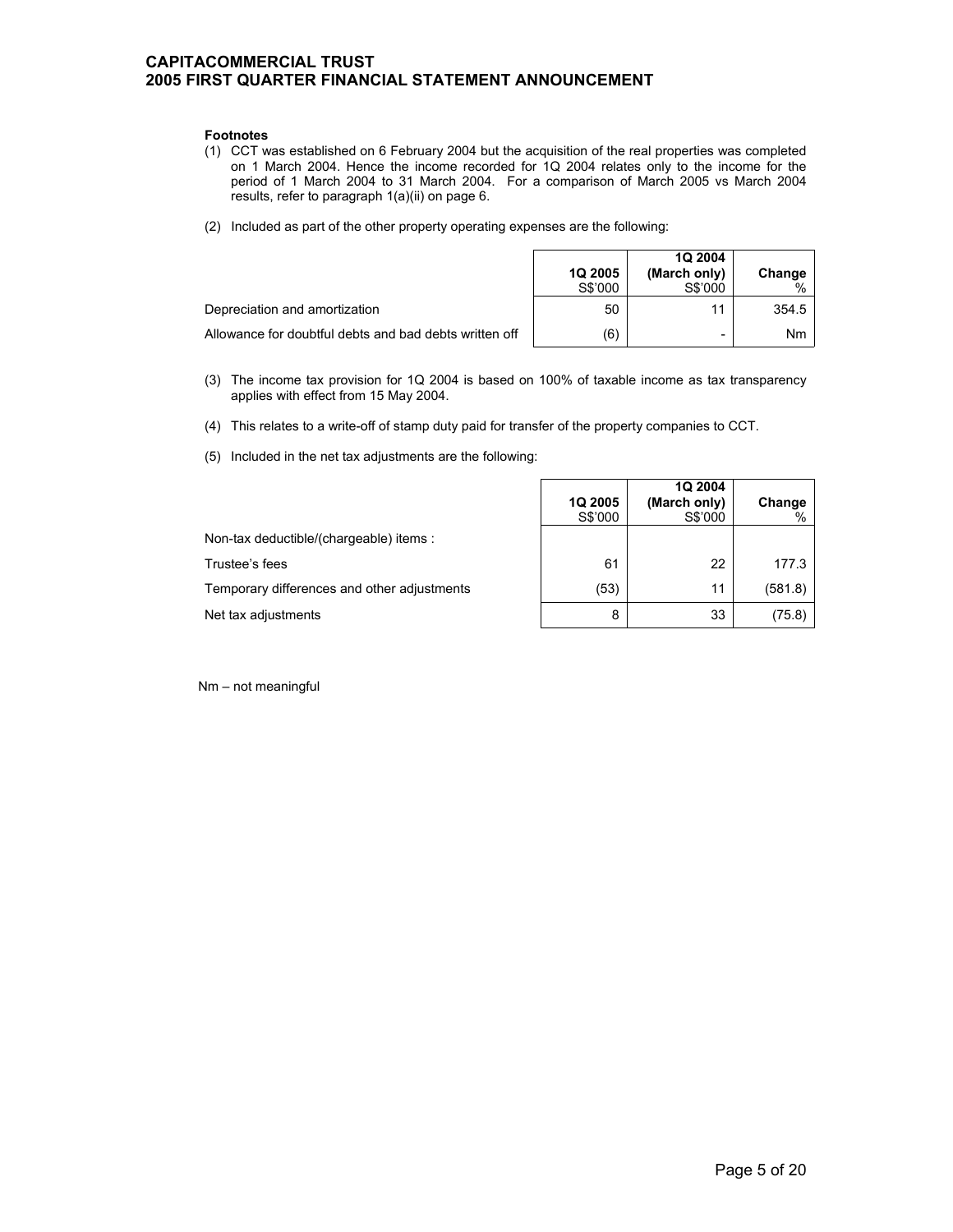# **1(a)(ii) Statement of Total Return & Distribution Statement (March 2005 vs March 2004)**

**(For a review of the performance, please refer to paragraph 8(a)(ii) on page 15)**

|                                                | <b>March</b><br>2005<br>S\$'000 | <b>March</b><br>2004<br>S\$'000 | Change<br>% |
|------------------------------------------------|---------------------------------|---------------------------------|-------------|
| <b>Statement of Total Return</b>               |                                 |                                 |             |
| Gross rental income                            | 8,018                           | 7,883                           | 1.7         |
| Car park income                                | 748                             | 694                             | 7.8         |
| Other income                                   | 453                             | 300                             | 51.0        |
| <b>Gross revenue</b>                           | 9,219                           | 8,877                           | 3.9         |
| Property management fees                       | (197)                           | (203)                           | (3.0)       |
| Property tax                                   | (668)                           | (685)                           | (2.5)       |
| Other property operating expenses <sup>1</sup> | (1,998)                         | (1, 426)                        | 40.1        |
| <b>Property operating expenses</b>             | (2,863)                         | (2, 314)                        | 23.7        |
| Net property income                            | 6,356                           | 6,563                           | (3.2)       |
| Interest income                                | 22                              |                                 | <b>Nm</b>   |
| Manager's management fees                      | (422)                           | (476)                           | (11.3)      |
| Trust expenses                                 | (628)                           | (141)                           | 345.4       |
| Borrowing costs                                | (1,251)                         | (774)                           | 61.6        |
| Net investment income before tax               | 4,077                           | 5,172                           | (21.2)      |
| Income tax                                     | (40)                            | (1,041)                         | (96.2)      |
| Net investment income after tax                | 4,037                           | 4,131                           | (2.3)       |
| Net losses on value of investments             |                                 |                                 |             |
| Non-operating expenditure                      |                                 | $(2,687)^2$                     | Nm          |
| Net losses on value of investments             |                                 | (2,687)                         | <b>Nm</b>   |
| Total return for the period                    | 4,037                           | 1,444                           | 179.6       |
| <b>Distribution Statement</b>                  |                                 |                                 |             |
| Net investment income before tax               | 4,077                           | 5,172                           | (21.2)      |

Net tax adjustments $3$ 

**Taxable income available for distribution to unitholders 4,147 5,205 (20.3)**

**Distributable income to unitholders 3,939 4,944 (20.3)**

| 4,077 | 5,172 | (21.2) |
|-------|-------|--------|
| 70    | 33    | 112.1  |
| 4,147 | 5,205 | (20.3) |
| 3,939 | 4,944 | (20.3) |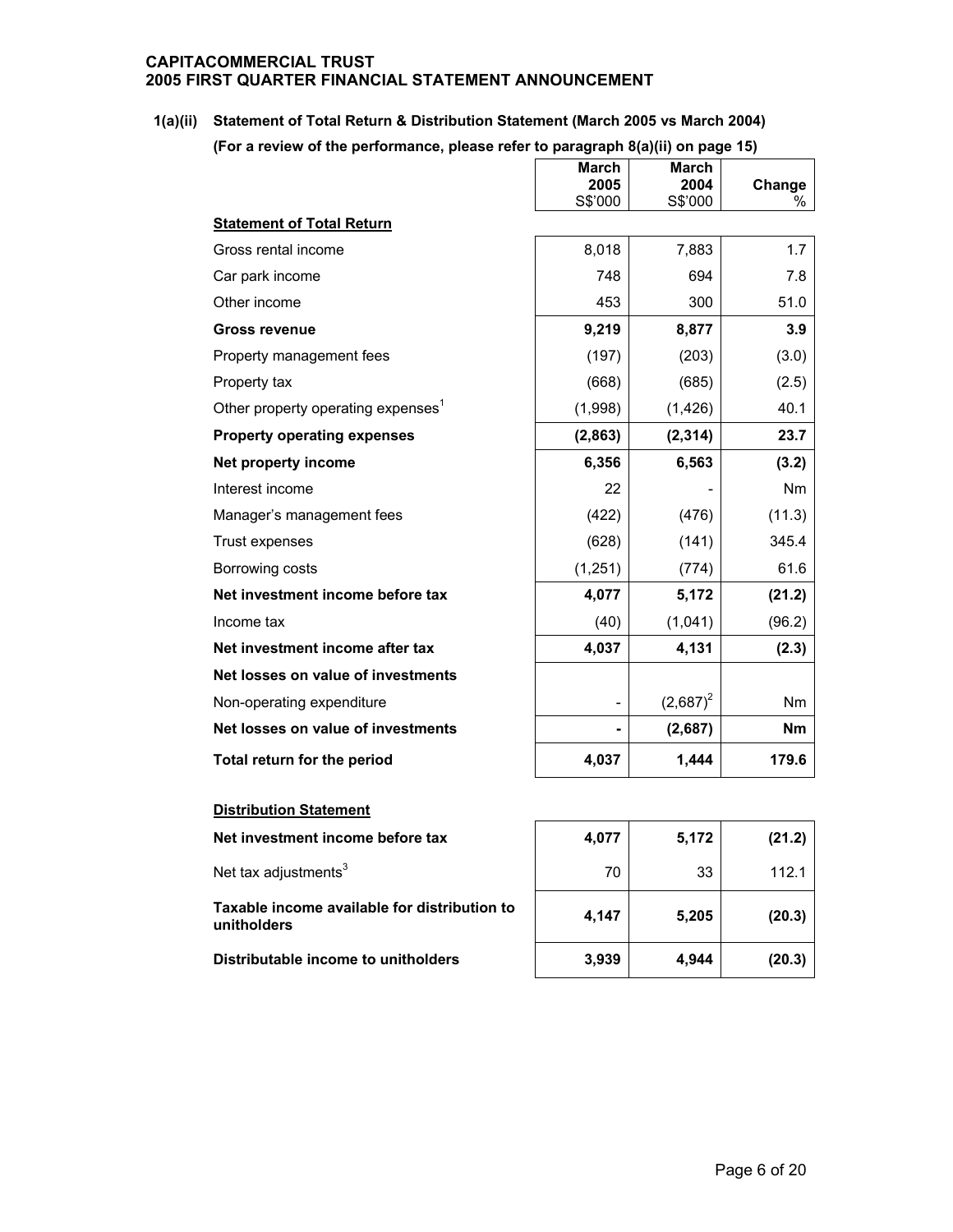#### **Footnotes**

(1) Included as part of the other property operating expenses are the following:

|                               | <b>March 2005</b> | <b>March 2004</b> | Change        |
|-------------------------------|-------------------|-------------------|---------------|
|                               | S\$'000           | S\$'000           | $\frac{0}{6}$ |
| Depreciation and amortisation | つつ                |                   | 109.1         |
|                               |                   |                   |               |

(2) This relates to a write-off of stamp duty paid for transfer of the property companies to CCT.

(3) Included in the net tax adjustments are the following:

|                                             | <b>March 2005</b><br>S\$'000 | <b>March 2004</b><br>S\$'000 | Change<br>% |
|---------------------------------------------|------------------------------|------------------------------|-------------|
| Non-tax deductible/(chargeable) items:      |                              |                              |             |
| Trustee's fees                              | 21                           | 22                           | (4.5)       |
| Temporary differences and other adjustments | 49                           | 11                           | 345.5       |
| Net tax adjustments                         | 70                           | 33                           | 112.1       |

Nm – not meaningful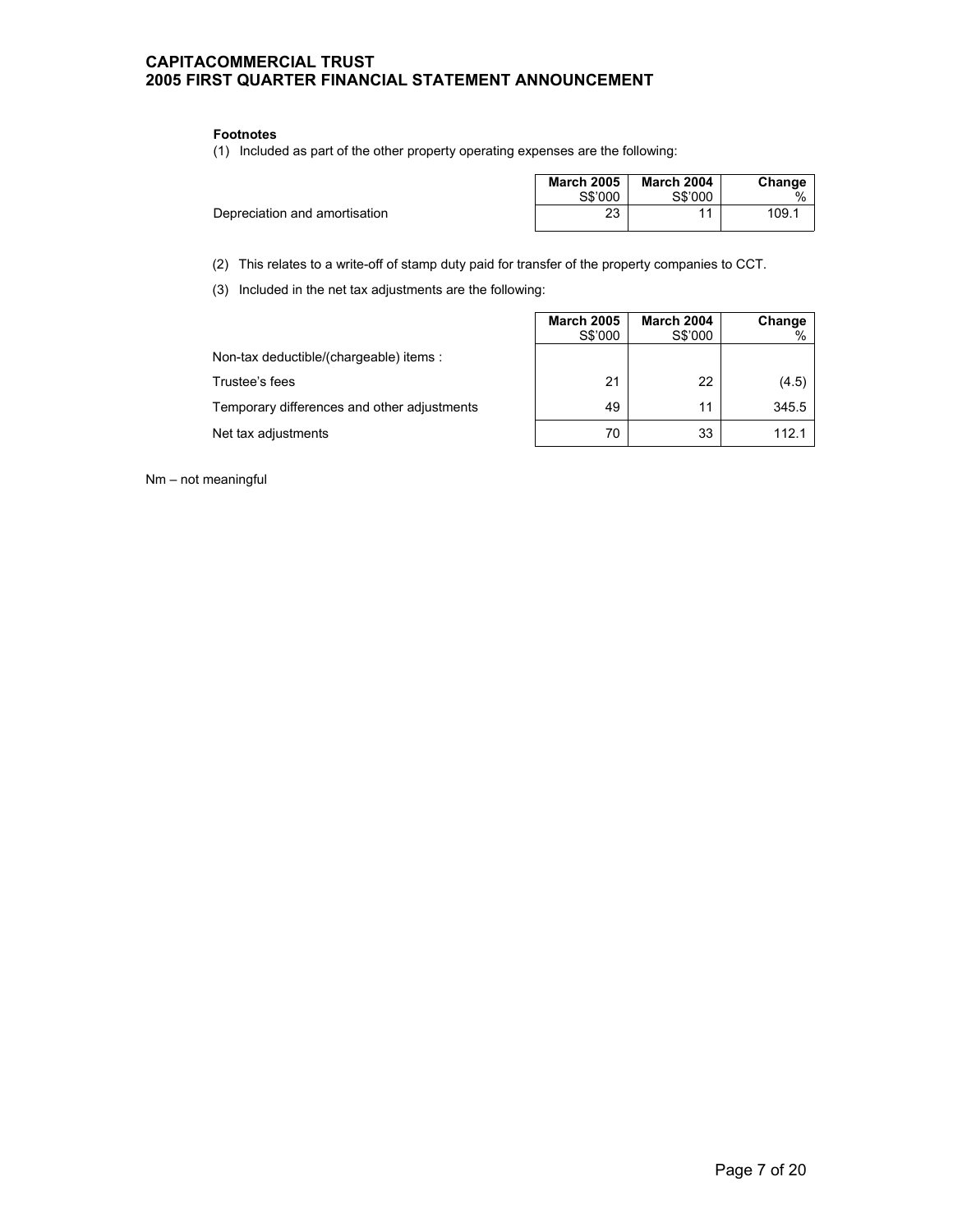### **1(b)(i) Balance sheet as at 31 March 2005 vs 31 December 2004**

|                                      | 31 Mar 2005<br>S\$'000 | 31 Dec 2004<br>S\$'000 | Change<br>% |
|--------------------------------------|------------------------|------------------------|-------------|
| <b>Non-current assets</b>            |                        |                        |             |
| Plant and equipment                  | 398                    | 430                    | (7.4)       |
| Investment properties                | 1,918,266              | 1,918,200              | 0.0         |
| <b>Total non-current assets</b>      | 1,918,664              | 1,918,630              | 0.0         |
| <b>Current assets</b>                |                        |                        |             |
| Trade and other receivables          | 1,521                  | 989                    | 53.8        |
| Cash and cash equivalents            | 43,501                 | $60,254^1$             | (27.8)      |
| <b>Total current assets</b>          | 45,022                 | 61,243                 | (26.5)      |
|                                      |                        |                        |             |
| <b>Total assets</b>                  | 1,963,686              | 1,979,873              | (0.8)       |
| <b>Current liabilities</b>           |                        |                        |             |
| Trade and other payables             | 17,764                 | 16,523                 | 7.5         |
| Provision for taxation               | 515                    | 374                    | 37.7        |
| <b>Total current liabilities</b>     | 18,279                 | 16,897                 | 8.2         |
| <b>Non-current liabilities</b>       |                        |                        |             |
| Interest-bearing borrowings          | 580,042                | 580,042                | 0.0         |
| Other non-current liabilities        | 11,309                 | 9,287                  | 21.8        |
| <b>Total non-current liabilities</b> | 591,351                | 589,329                | 0.3         |
|                                      |                        |                        |             |
| <b>Total liabilities</b>             | 609,630                | 606,226                | 0.6         |
| <b>Net assets</b>                    | 1,354,056              | 1,373,647              | (1.4)       |
| Represented by:                      |                        |                        |             |
| Unitholders' funds                   | 1,354,056              | 1,373,647              | (1.4)       |

#### **Footnotes**

(1) This includes the distributable income of S\$33.5 million for the period of 15 May 2004 to 31 December 2004 which was paid on 28 February 2005.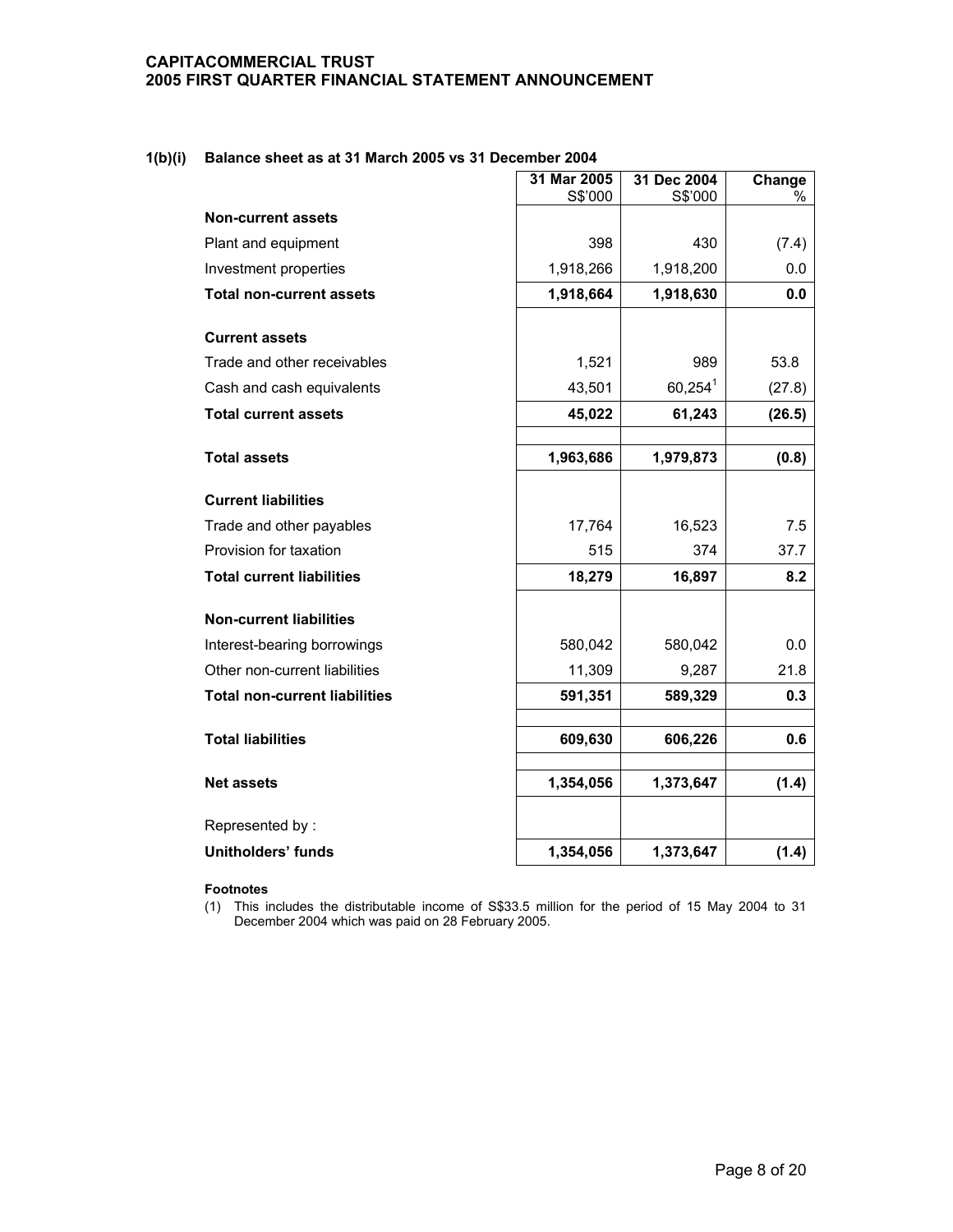#### **1(b)(ii) Aggregate amount of borrowings and debt securities**

|                                                       | 31 Mar 2005<br>S\$'000 | 31 Dec 2004<br>S\$'000 |
|-------------------------------------------------------|------------------------|------------------------|
| <b>Secured borrowings</b>                             |                        |                        |
| Amount repayable in one year or less, or on<br>demand | -                      |                        |
| Amount repayable after one year                       | 580.042                | 580.042                |

#### **Details of any collaterals**

As security for the borrowings, CCT has granted in favour of the lender the following:

- (i) a mortgage over all the investment properties;
- (ii) an assignment of the insurance policies relating to the investment properties;
- (iii) an assignment of all the rights, interest and title of CCT in relation to each of the Share Sale and Purchase Agreements and Property Sale and Purchase Agreements;
- (iv) an assignment of the agreements relating to the management of the investment properties;
- (v) an assignment and charge of the rental proceeds and tenancy agreements of units in the investment properties; and
- (vi) a fixed and floating charge over certain assets of CCT relating to the investment properties.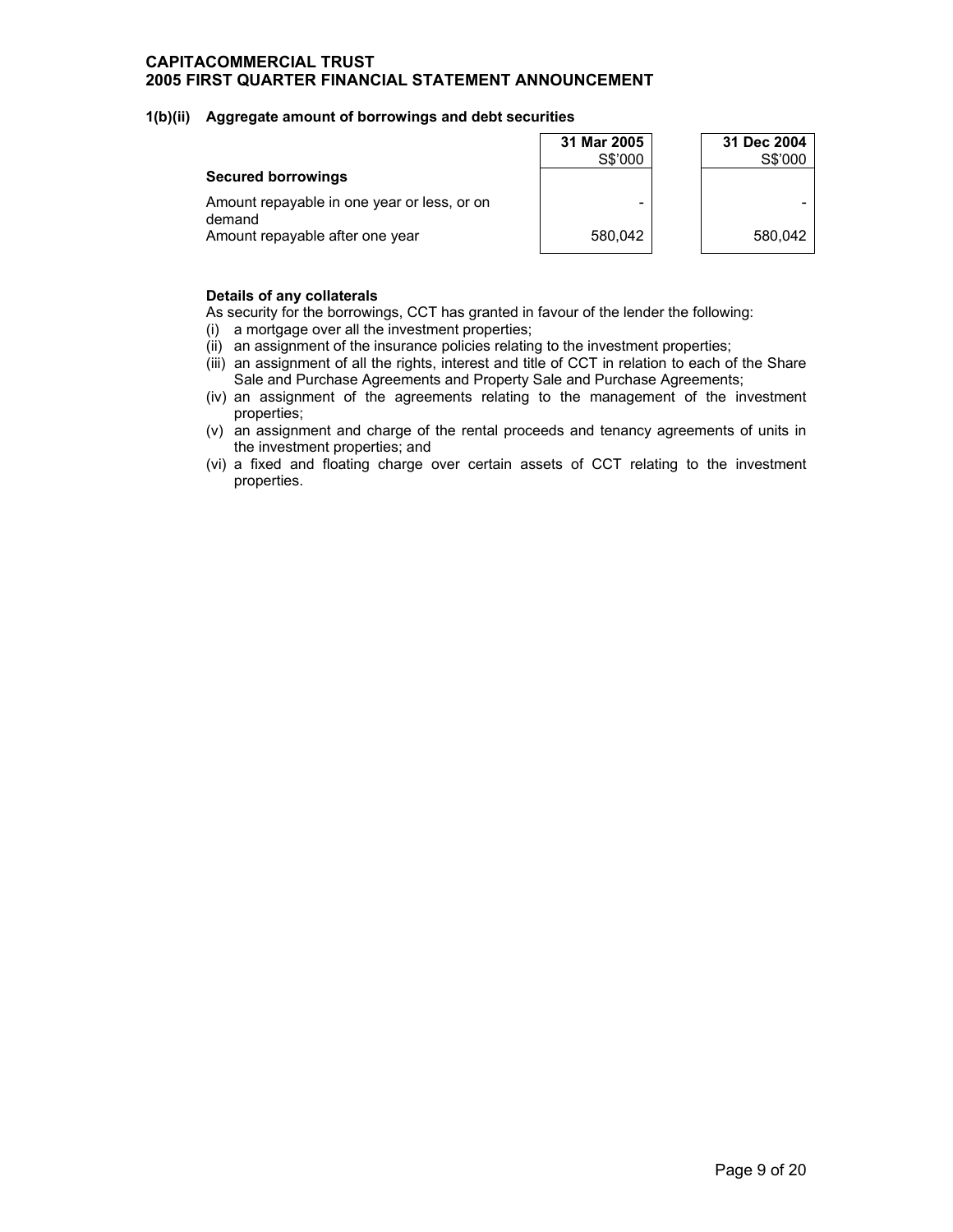#### **1(c) Cash flow statement**

|                                                                                    | 1Q 2005         | $1Q$ 2004 <sup>1</sup><br>(March only) |
|------------------------------------------------------------------------------------|-----------------|----------------------------------------|
|                                                                                    | S\$'000         | S\$'000                                |
| <b>Operating activities</b>                                                        |                 |                                        |
| Net investment income before tax                                                   | 14,031          | 5,172                                  |
| <b>Adjustment for</b><br>Interest income                                           | (126)           |                                        |
| Depreciation of plant and equipment                                                | 41              | 11                                     |
| Amortisation of tenancy works                                                      | 9               |                                        |
| Amortisation of rent incentives                                                    | 78              |                                        |
| Allowance for doubtful debts                                                       |                 |                                        |
|                                                                                    | (6)             |                                        |
| Borrowing costs<br>Operating income before working capital changes                 | 3,632<br>17,659 | 774<br>5,957                           |
| Changes in working capital :                                                       |                 |                                        |
| Trade and other receivables                                                        | (633)           | (12, 869)                              |
| Trade and other payables                                                           | 2,274           | 2,348                                  |
| Security deposits                                                                  | 989             | (148)                                  |
| <b>Cash generated from operations</b>                                              | 20,289          | (4, 712)                               |
| Cash generated from operating activities                                           | 20,289          | (4, 712)                               |
| <b>Investing activities</b>                                                        |                 |                                        |
| Interest received                                                                  | 146             |                                        |
| Purchase of investment property, acquisition charges<br>and subsequent expenditure | (66)            | (594, 613)                             |
| Purchase of plant and equipment                                                    | (9)             |                                        |
| Net cash inflow from acquisition of subsidiaries                                   |                 | 6,761                                  |
| Cash flows from investing activities                                               | 71              | (587, 852)                             |
| <b>Financing activities</b>                                                        |                 |                                        |
| Proceeds from issue of new units                                                   |                 | 36,204                                 |
| Interest bearing borrowings                                                        |                 | 580,042                                |
| Issue expenses                                                                     |                 | (15)                                   |
| Distribution to unitholders                                                        | (33, 481)       |                                        |
| Interest paid                                                                      | (3,632)         | (129)                                  |
| Cash flows from financing activities                                               | (37, 113)       | 616,102                                |
| Increase/(Decrease) in cash and cash equivalents                                   | (16, 753)       | 23,538                                 |
| Cash and cash equivalents at beginning of period                                   | 60,254          |                                        |
| Cash and cash equivalents at end of period                                         | 43,501          | 23,538                                 |
|                                                                                    |                 |                                        |

#### **Footnotes**

(1) Although CCT was established on 6 February 2004, the acquisition of the properties was completed on 1 March 2004. Consequently, the figures only represent the cash flow from 1 March 2004 to 31 March 2004 as there was no income from 6 February 2004 to 29 February 2004.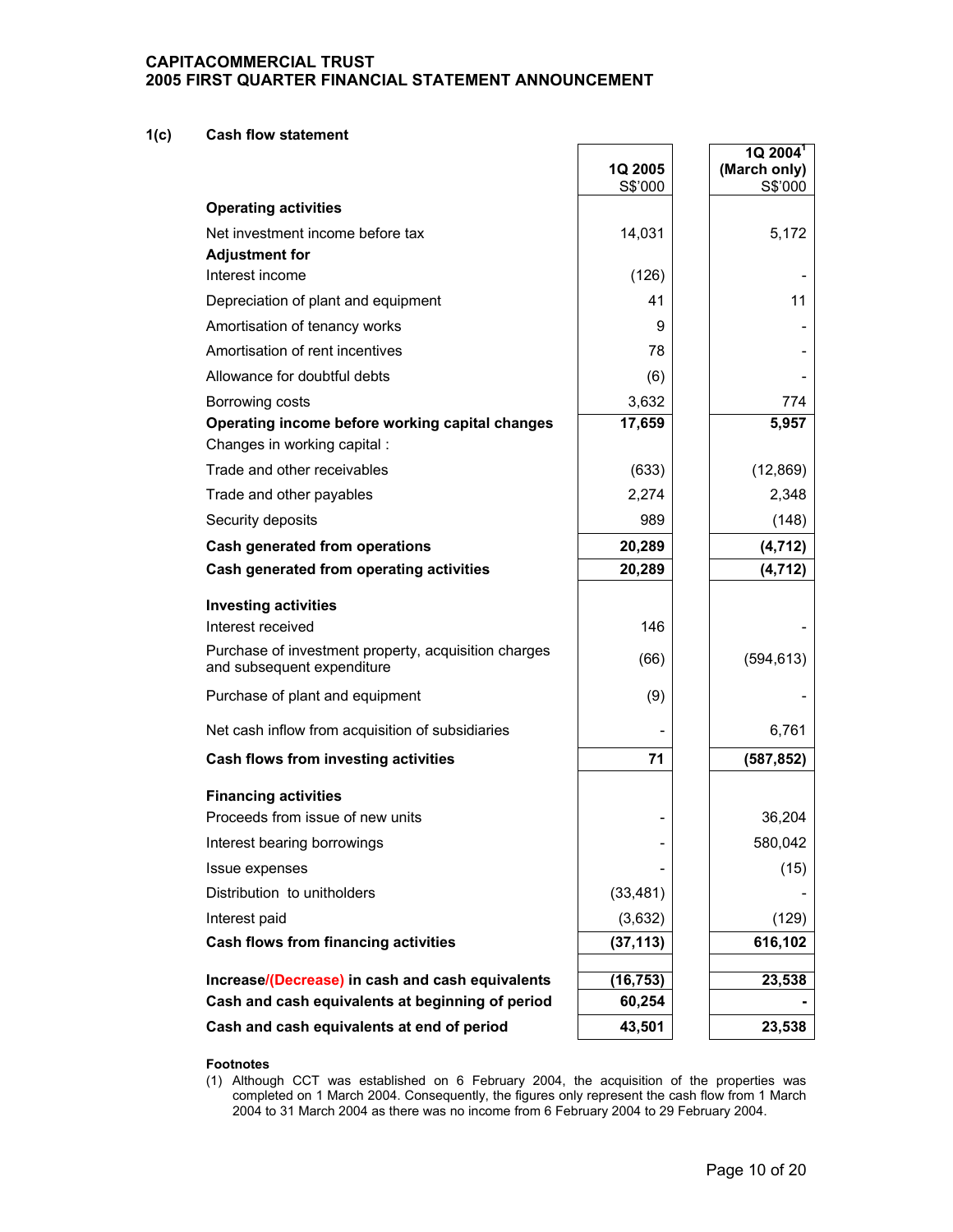#### **1(d)(i) Statement of changes in unitholders' funds**

|                                                                                     | 1Q 2005<br>S\$'000 | $1Q$ 2004 $^1$<br>(March only)<br>S\$'000 |
|-------------------------------------------------------------------------------------|--------------------|-------------------------------------------|
| Balance as at beginning of period                                                   | 1,373,647          |                                           |
| <b>Operations</b>                                                                   |                    |                                           |
| Net investment income after tax                                                     | 13,890             | 4,131                                     |
| Net losses on value of investments                                                  |                    | (2,687)                                   |
| Net decrease in net assets resulting from<br>operations                             | 13,890             | 1,444                                     |
| Unitholders' transactions                                                           |                    |                                           |
| Creation of new units                                                               |                    | 1.475,145                                 |
| Issue expenses                                                                      |                    | (39)                                      |
| Distribution to unitholders                                                         | (33, 481)          |                                           |
| Net increase / (decrease) in net assets resulting<br>from unitholders' transactions | (33, 481)          | 1,475,106                                 |
| Balance as at end of period                                                         | 1,354,056          | 1,476,550                                 |

#### **Footnotes**

(1) Although CCT was established on 6 February 2004, the acquisition of the properties was completed on 1 March 2004. Consequently, the figures only represent the income from 1 March 2004 to 31 March 2004 as there was no income from 6 February 2004 to 29 February 2004.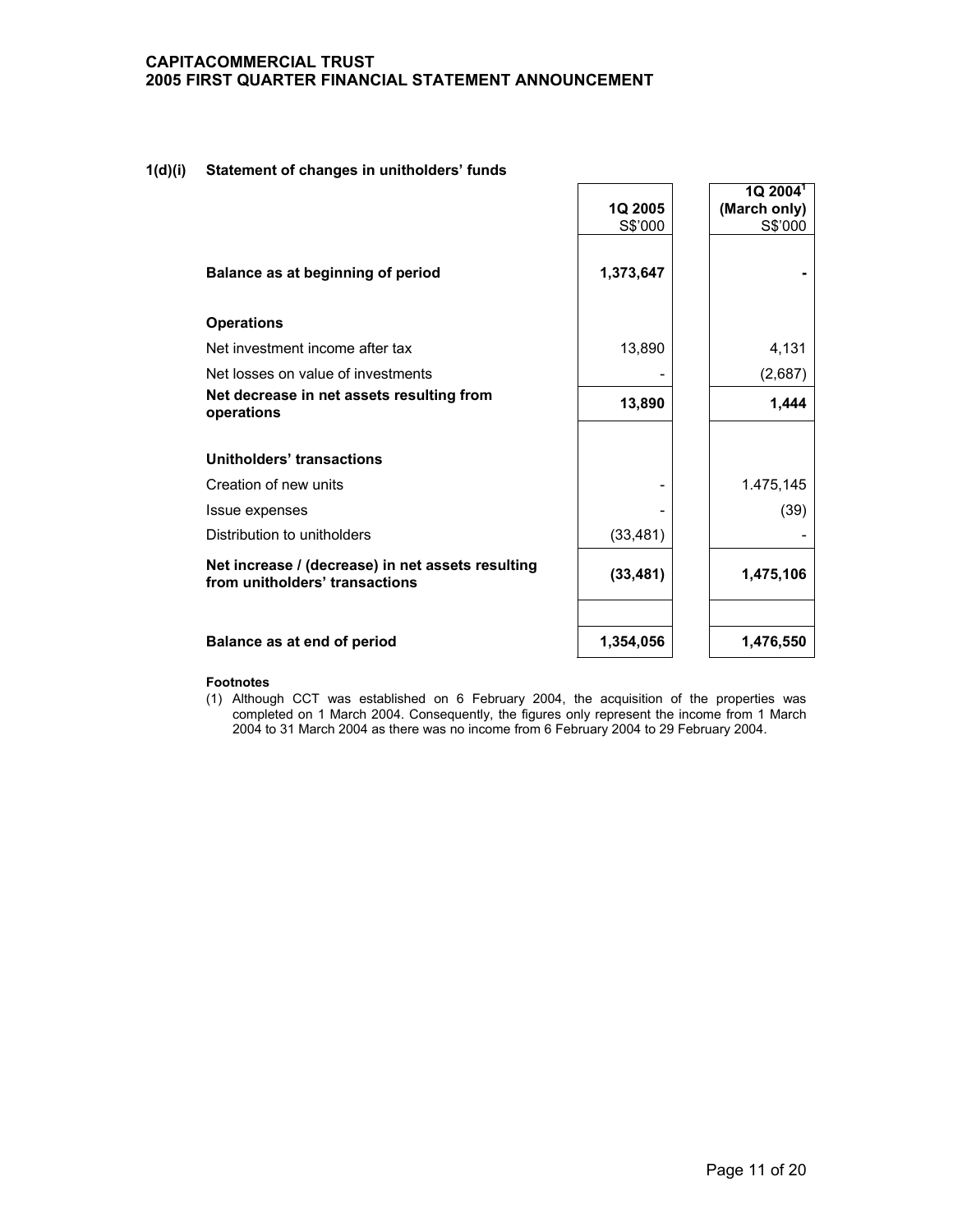#### **1(d)(ii) Details of any change in the units**

|                                                                                                                         | 1Q 2005<br>Units | 1Q 2004<br>Units |
|-------------------------------------------------------------------------------------------------------------------------|------------------|------------------|
| Balance as at beginning of period                                                                                       | 839,116,700      |                  |
| Issue of new units:                                                                                                     |                  |                  |
| - settlement for the purchase of shares of property<br>companies                                                        |                  | 764,369,254      |
| - part settlement for the purchase of 6 Battery Road                                                                    |                  | 54, 153, 274     |
| - for cash for the payment of issue and establishment<br>expenses, stamp duty and other acquisition related<br>expenses |                  | 20,594,172       |
| Balance as at end of period                                                                                             | 839,116,700      | 839,116,700      |

**2 Whether the figures have been audited, or reviewed and in accordance with which standard (eg. The Singapore Standard on Auditing 910 (Engagement to Review Financial Statements), or an equivalent standard)** 

The figures have not been audited nor reviewed by our auditors.

- **3 Where the figures have been audited or reviewed, the auditor's report (including any qualifications or emphasis of matter)**  Not applicable.
- **4 Whether the same accounting policies and methods of computation as in the issuer's most recent audited annual financial statements have been complied**  The accounting policies and methods of computation applied in the financial statements for the current reporting period are consistent with the audited financial statements for the year ended 31 December 2004.
- **5 If there are any changes in the accounting policies and methods of computation, including any required by an accounting standard, what has changed, as well as the reasons for, and the effect of, the change**  Nil.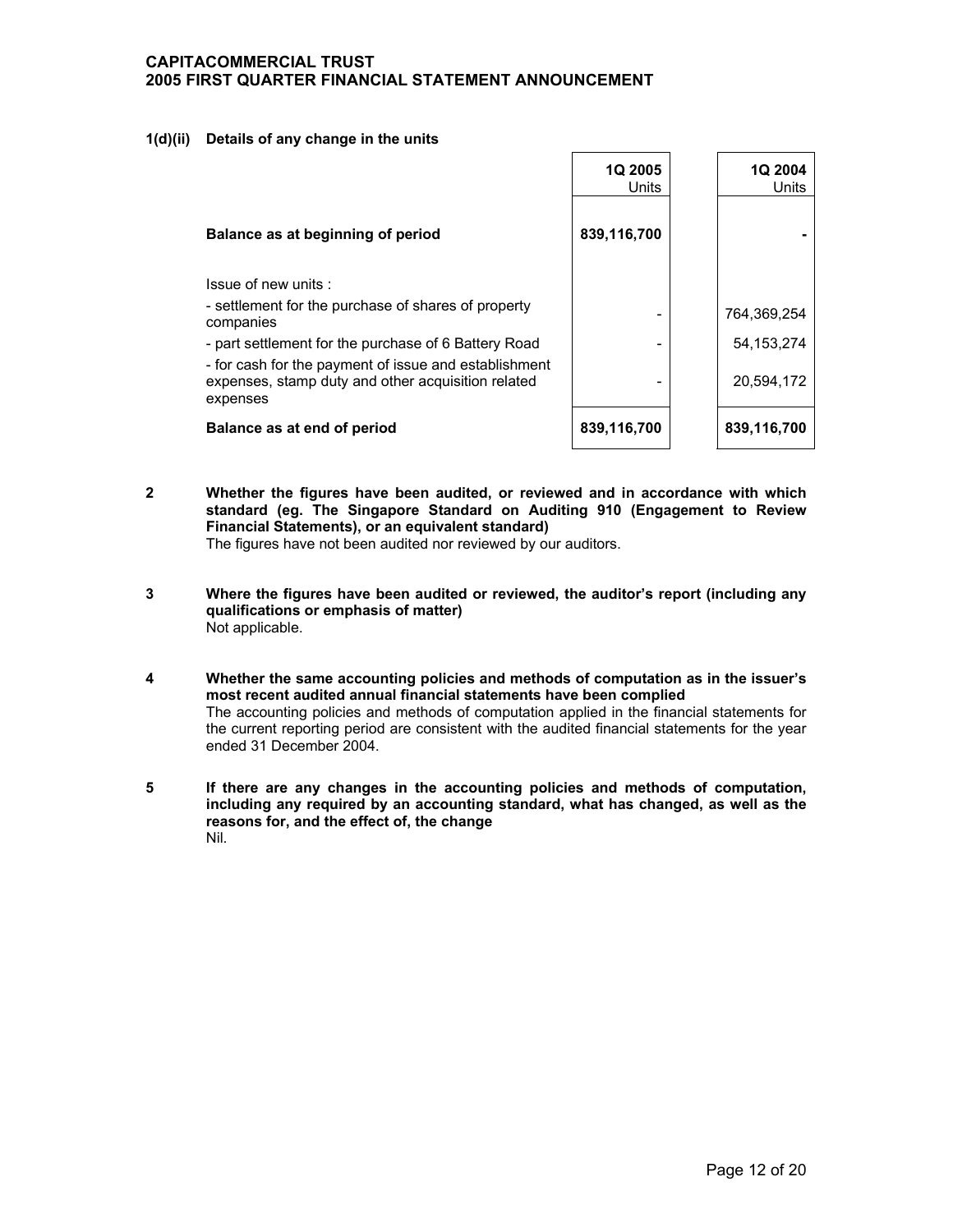#### **6 Earnings per unit ("EPU") and distribution per unit ("DPU") for the financial period**

 In computing the EPU, the weighted average number of units as at the end of each period is used for the computation.

 In computing the DPU, the number of units as at the end of each period is used for the computation.

|                                                                                                       | <b>1Q 2005</b>    | 1Q 2004           |
|-------------------------------------------------------------------------------------------------------|-------------------|-------------------|
| Number of units on issue at end of period                                                             | 839,116,700       | 839,116,700       |
| Weighted average number of units as at end of<br>period                                               | 839,116,700       | 839,116,700       |
| Earnings per unit $(EPU)^T$<br>(based on the weighted average number of<br>units as at end of period) | 1.66 <sub>c</sub> | 0.49 <sub>c</sub> |

#### **Footnotes**

(1) Earnings per unit is calculated based on Net Investment Income after tax. For 1Q 2004, the net investment income after tax relates only to the income for the period of 1 March 2004 to 31 March 2004 as the acquisition of the properties was completed on 1 March 2004.

 The diluted EPU is the same as the basic EPU as there are no significant dilutive instruments in issue during the period.

|                                                                                      | 1Q 2005           | 1Q 2004           |
|--------------------------------------------------------------------------------------|-------------------|-------------------|
| Number of units on issue at end of period                                            | 839,116,700       | 839,116,700       |
| Weighted average number of units as at end of<br>period                              | 839,116,700       | 839,116,700       |
| Distribution per unit (DPU)<br>(based on the number of units as at end of<br>period) | 1.59 <sub>c</sub> | 0.59 <sub>c</sub> |

#### **Footnotes**

(1) For 1Q 2004, the DPU is computed based on income for the period of 1 March 2004 to 31 March 2004 as the acquisition of the properties was completed on 1 March 2004.

 The diluted DPU is the same as the basic DPU as there are no dilutive instruments in issue during the period.

#### **7 Net asset value ("NAV") backing per unit based on issued units at the end of the period**   $\blacksquare$  $\Gamma$

|                                                                              | 31 Mar 2005 | 31 Dec 2004 |
|------------------------------------------------------------------------------|-------------|-------------|
| NAV per unit                                                                 | \$1.61      | \$1.64      |
| Adjusted NAV per unit (excluding the<br>distributable income to unitholders) | \$1.60      | \$1.60      |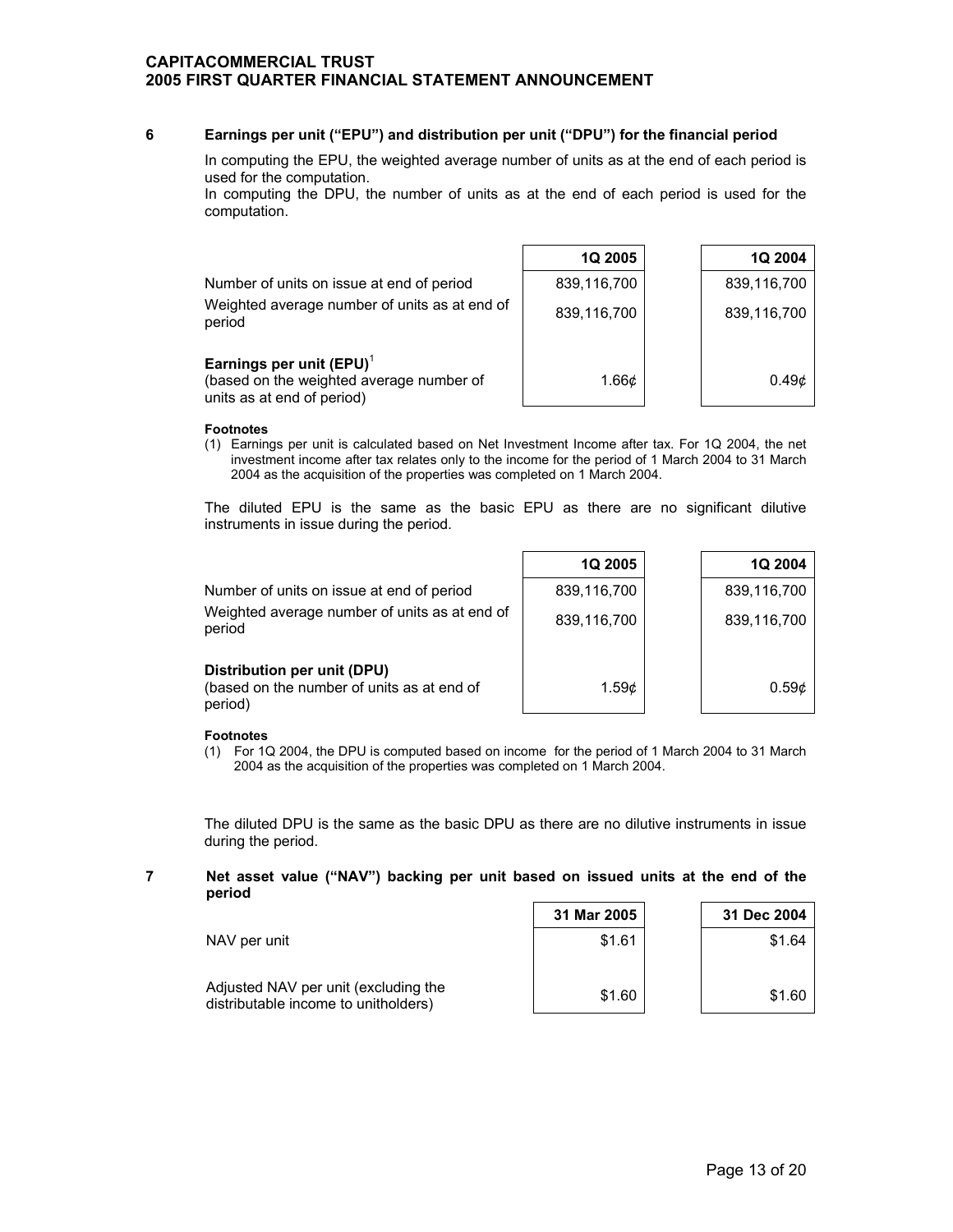### **8(a)(i) Review of the performance (1Q 2005 vs 1Q 2004)**

|                                    |          | $1Q$ 2004 <sup>1</sup> |           |
|------------------------------------|----------|------------------------|-----------|
|                                    | 1Q 2005  | (March only)           | Change    |
|                                    | S\$'000  | S\$'000                | ℅         |
| <b>Statement of Total Return</b>   |          |                        |           |
| Gross revenue                      | 27,441   | 8,877                  | 209.1     |
| Property operating expenses        | (7, 576) | (2,314)                | 227.4     |
| Net property income                | 19,865   | 6,563                  | 202.7     |
| Other Income                       | 126      |                        | Nm        |
| Manager's management fees          | (1, 288) | (476)                  | 170.6     |
| Trust expenses                     | (1,040)  | (141)                  | 637.6     |
| Borrowing costs                    | (3,632)  | (774)                  | 369.3     |
| Net investment income before tax   | 14,031   | 5,172                  | 171.3     |
| Income tax                         | (141)    | (1,041)                | (86.5)    |
| Net investment income after tax    | 13,890   | 4,131                  | 236.2     |
| Net losses on value of investments |          |                        |           |
| Non-operating expenditure          | -        | $(2,687)^2$            | Nm        |
| Net losses on value of investments | ۰        | (2,687)                | <b>Nm</b> |
| Total return for the period        | 13,890   | 1,444                  | 861.9     |

### **Distribution Statement**

| Net investment income before tax                            | 14,031            | 5,172           | 171.3  |
|-------------------------------------------------------------|-------------------|-----------------|--------|
| Net tax adjustments                                         | 8                 | 33              | (75.8) |
| Taxable income available for distribution to<br>unitholders | 14,039            | 5,205           | 169.7  |
| Distributable income to unitholders                         | 13,337            | 4,944           | 169.8  |
|                                                             |                   |                 |        |
| Earnings per unit (cents)                                   | 1.66 <sub>c</sub> | $0.49\textcirc$ | 238.8  |
| Distribution per unit (cents)                               | 1.59c             | $0.59\textcirc$ | 169.5  |

#### **Footnotes**

- (1) CCT was established on 6 February 2004 but the acquisitions of the real properties were completed on 1 March 2004. Hence, the income recorded relates only to 1 March 2004 to 31 March 2004. CCT has no income from 6 February 2004 to 29 February 2004.
- (2) This relates to a write-off of stamp duty paid for transfer of the property companies to CCT.

#### **Review of performance 1Q 2005 vs 1Q 2004**

 The comparison of 1Q 2005 vs 1Q 2004's performance is not meaningful as CCT has no income from 6 February 2004 to 29 February 2004 thus 1Q 2004 recorded only income for 1 March 2004 to 31 March 2004. Refer to paragraph 8(a)(ii) on page 15 for the analysis of March 2005 vs March 2004.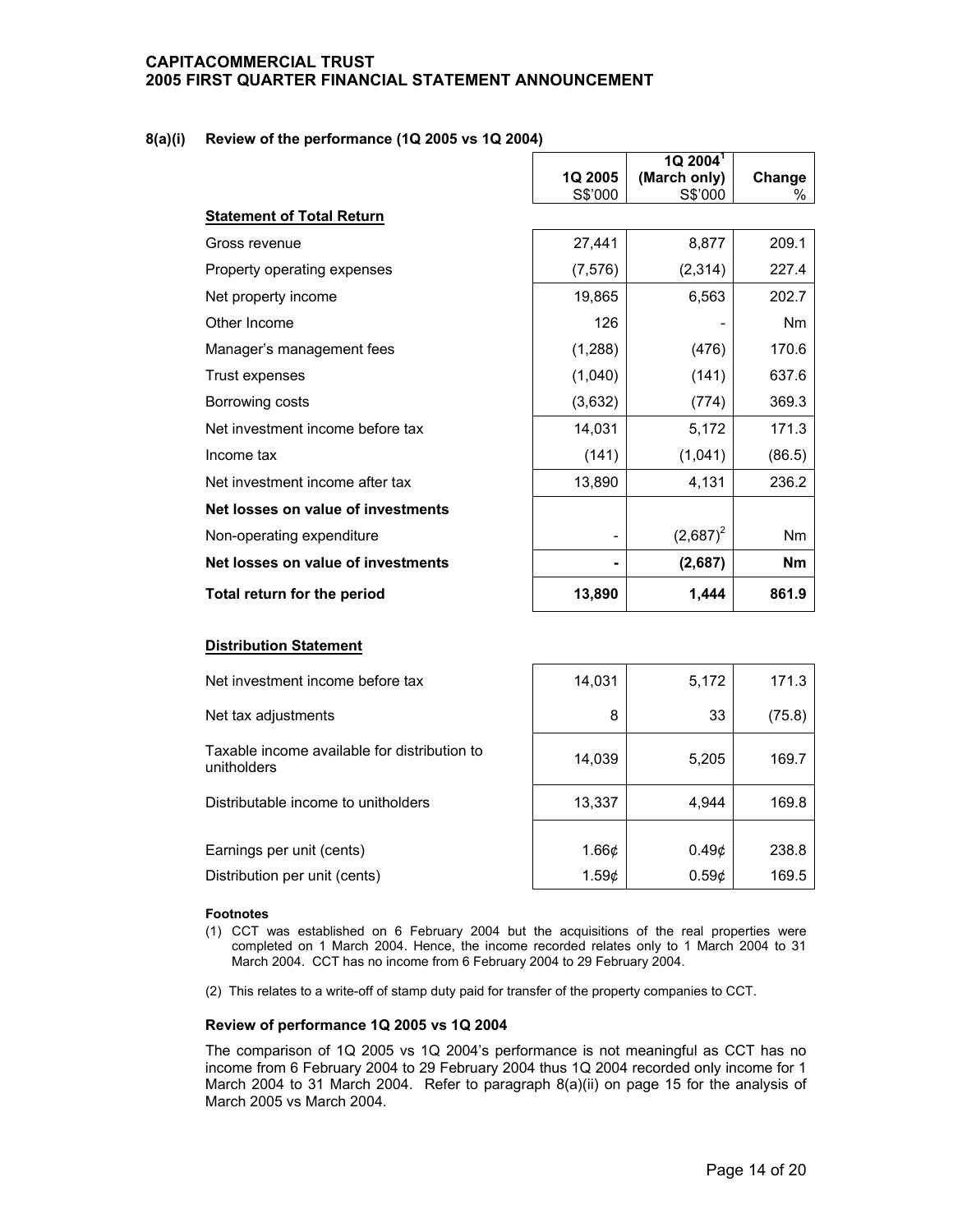### **8(a)(ii) Review of the performance (March 2005 vs March 2004)**

|                                    | <b>March</b>             | <b>March</b> |           |
|------------------------------------|--------------------------|--------------|-----------|
|                                    | 2005                     | 2004         | Change    |
|                                    | S\$'000                  | S\$'000      | %         |
| <b>Statement of Total Return</b>   |                          |              |           |
| Gross revenue                      | 9,219                    | 8,877        | 3.9       |
| Property operating expenses        | (2,863)                  | (2,314)      | 23.7      |
| Net property income                | 6,356                    | 6,563        | (3.2)     |
| Other Income                       | 22                       |              | Nm        |
| Manager's management fees          | (422)                    | (476)        | (11.3)    |
| Trust expense                      | (628)                    | (141)        | 345.4     |
| Borrowing costs                    | (1,251)                  | (774)        | 61.6      |
| Net investment income before tax   | 4,077                    | 5,172        | (21.2)    |
| Income tax                         | (40)                     | (1,041)      | (96.2)    |
| Net investment income after tax    | 4,037                    | 4,131        | (2.3)     |
| Net losses on value of investments |                          |              |           |
| Non-operating expenditure          | $\overline{\phantom{a}}$ | (2,687)      | Nm        |
| Net losses on value of investments | ۰                        | (2,687)      | <b>Nm</b> |
| Total return for the period        | 4,037                    | 1,444        | 179.6     |

#### **Distribution Statement**

Net investment income before tax

Net tax adjustments

Taxable income available for distribution to  $\begin{vmatrix} 4,147 & 5,205 \end{vmatrix}$  (20.3)

Distributable income to unitholders

Earnings per unit (cents) Distribution per unit (cents)

| 4,077 | 5,172 | (21.2) |
|-------|-------|--------|
| 70    | 33    | 112.1  |
| 4,147 | 5,205 | (20.3) |
| 3,939 | 4,944 | (20.3) |
|       |       |        |
| 0.48¢ | 0.49¢ | (2.0)  |
| 0.47¢ | 0.59¢ | (20.3) |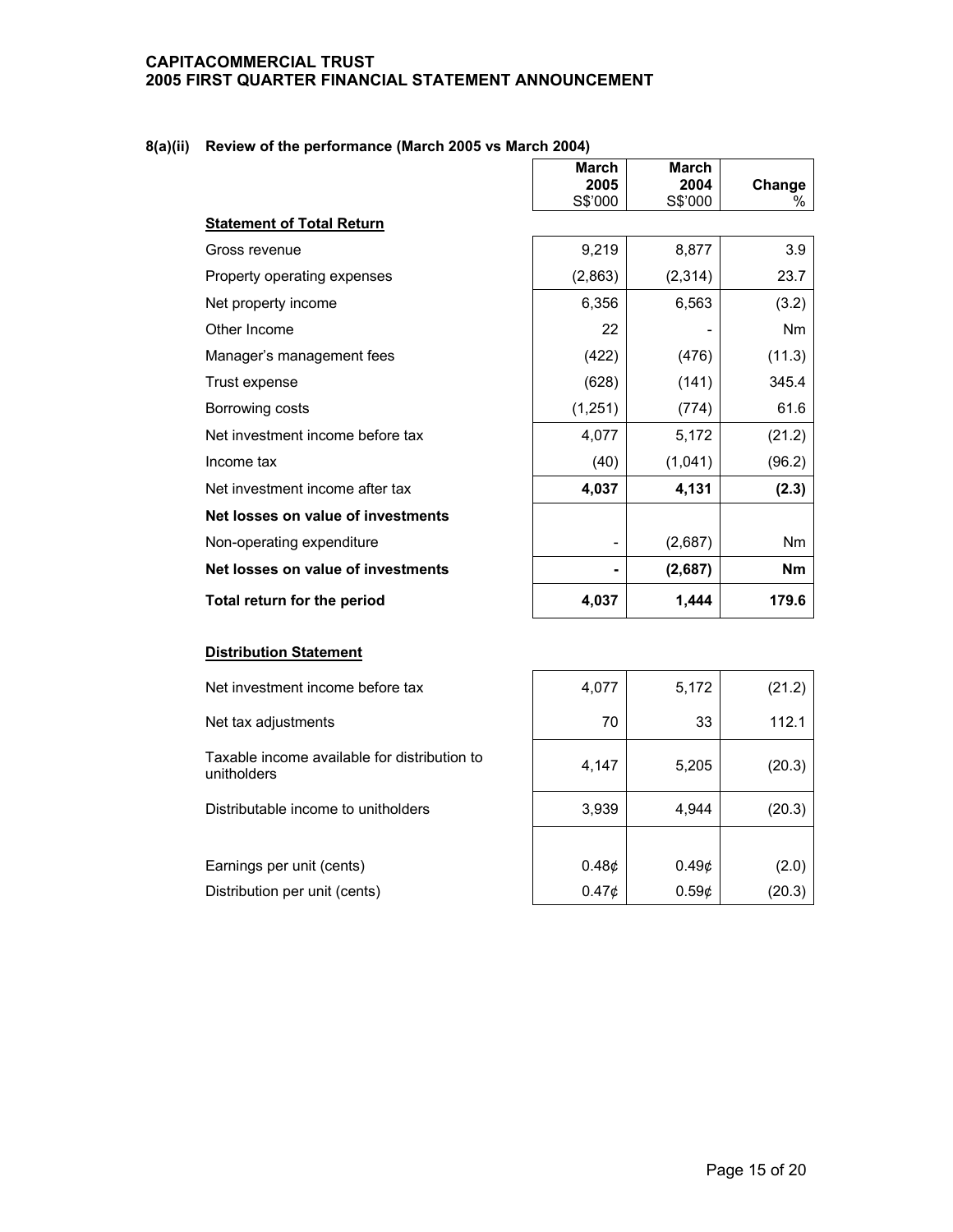#### **Review of performance March 2005 vs March 2004**

 Gross revenue for March 2005 is higher than March 2004 by S\$0.3 million or 3.9% due to higher gross rental income, car park income and other revenue.

The property operating expenses are higher in March 2005 by \$0.5 million or 23.7% due to higher repairs and maintenance.

Trust expenses are higher in March 2005 by \$0.5 million or 345.4% due to higher professional fees, unitholders' expenses and central registry expenses incurred as a public listed REIT. For March 2004, CCT was only a privately held trust and there was no requirement for such expenses.

Borrowing cost is lower in March 2004 by \$0.5 million or 61.6% as the S\$580.0 million loan was only drawn down on 16 March 2004. It was stated in the Sale and Purchase agreement that the income from the properties will accrue to CCT from 1 March 2004 even though payment was on 16 March 2004.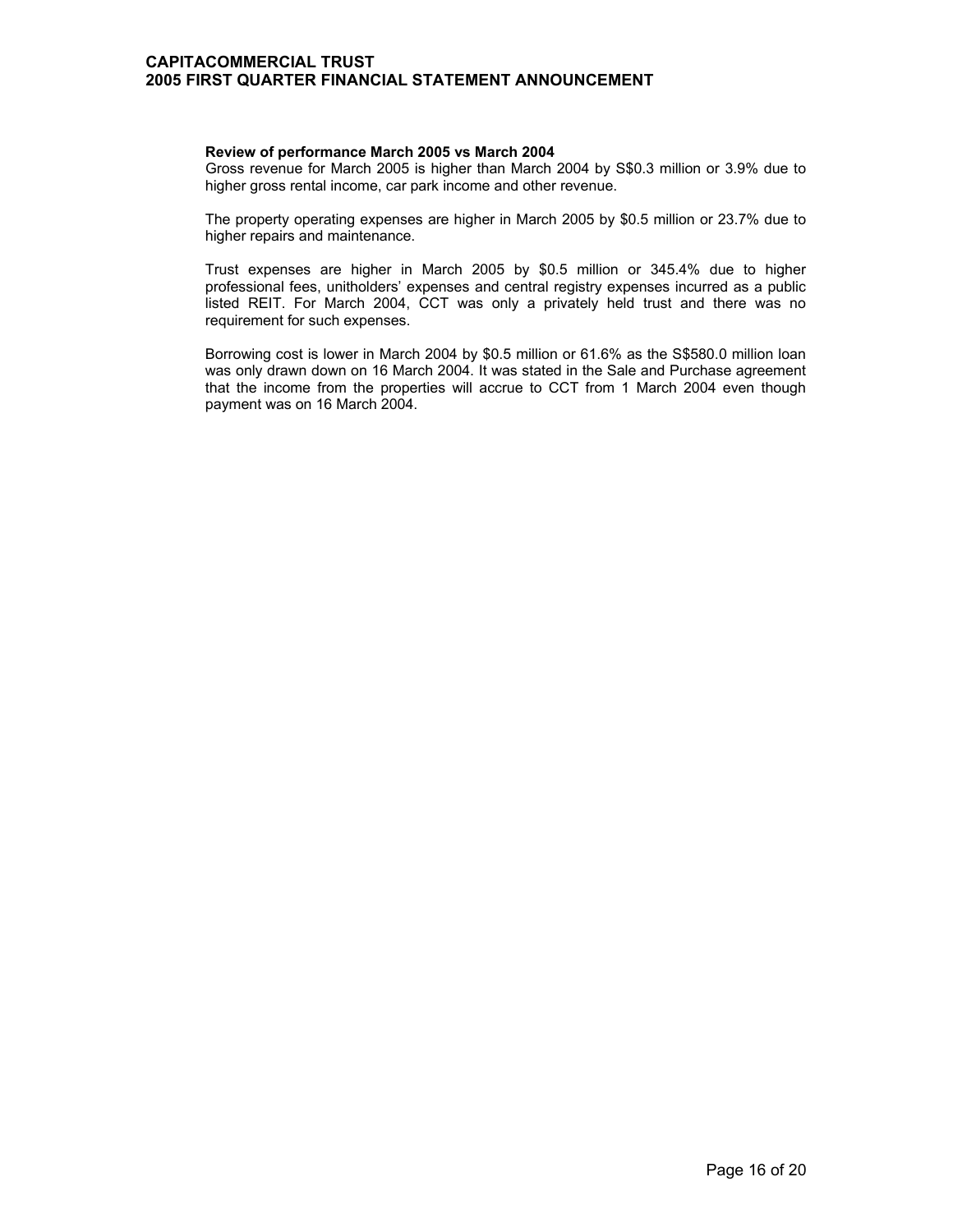#### **9 Variance between the forecast or prospectus statement (if disclosed previously) and the actual results**

### **9(i) Statement of Total Return for 1Q 2005**

|                                                                                 | <b>Actual</b><br>S\$'000 | Forecast <sup>1</sup><br>S\$'000 | Change<br>% |
|---------------------------------------------------------------------------------|--------------------------|----------------------------------|-------------|
| Gross rental income                                                             | 23,874                   | 23,207                           | 2.9         |
| Car park income                                                                 | 2,367                    | 2,133                            | 11.0        |
| Other income                                                                    | 1,200                    | 972                              | 23.5        |
| <b>Gross revenue</b>                                                            | 27,441                   | 26,312                           | 4.3         |
| Property management fees                                                        | (614)                    | (574)                            | 7.0         |
| Property tax                                                                    | (2,032)                  | (1,903)                          | 6.8         |
| Other property operating expenses                                               | (4,930)                  | (5, 265)                         | (6.4)       |
| <b>Property operating expenses</b>                                              | (7, 576)                 | (7, 742)                         | (2.1)       |
| Net property income                                                             | 19,865                   | 18,570                           | 7.0         |
| Interest income                                                                 | 126                      | 13                               | 869.2       |
| Manager's management fees                                                       | (1,288)                  | (1,226)                          | 5.1         |
| Trust expenses                                                                  | (1,040)                  | (1,266)                          | (17.8)      |
| Borrowing costs                                                                 | (3,632)                  | (3,814)                          | (4.8)       |
| Net investment income before tax                                                | 14,031                   | 12,277                           | 14.3        |
| Net tax adjustments                                                             | 8                        | 91                               | (91.2)      |
| Taxable income available for distribution to<br>unitholders                     | 14,039                   | 12,368                           | 13.5        |
| Distributable Income to unitholders based on<br>payout of 95% of taxable income | 13,337                   | 11,750                           | 13.5        |
|                                                                                 |                          |                                  |             |
| Distribution per unit (in cents)                                                |                          |                                  |             |
| For the period                                                                  | 1.59¢                    | 1.40¢                            | 13.5        |
| <b>Annualised</b>                                                               | 6.45¢                    | 5.68¢                            | 13.5        |

### **Footnotes**

(1) The forecast is extracted from the Introductory Document and is based on the assumptions set out in the Introductory Document.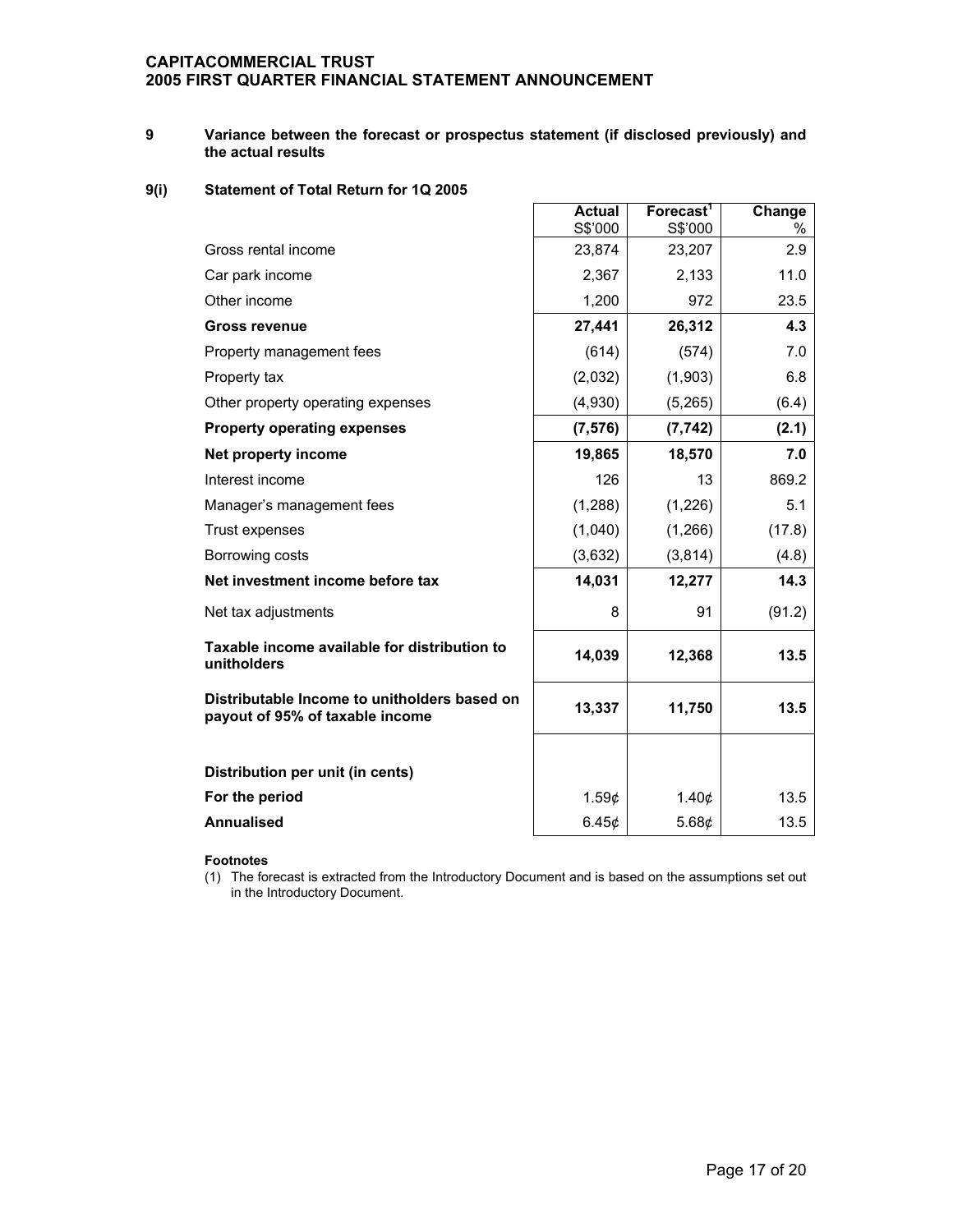## **9(ii) Breakdown of total gross revenue (by property) for 1Q 2005**

|                               | <b>Actual</b> | Forecast <sup>'</sup> | Change |
|-------------------------------|---------------|-----------------------|--------|
|                               | S\$'000       | S\$'000               | %      |
| Capital Tower                 | 10,211        | 10,533                | (3.1)  |
| 6 Battery Road                | 8,126         | 7,381                 | 10.1   |
| <b>Starhub Centre</b>         | 2,976         | 2,610                 | 14.0   |
| <b>Robinson Point</b>         | 1,375         | 1,480                 | (7.1)  |
| <b>Bugis Village</b>          | 1,905         | 1,724                 | 10.5   |
| Golden Shoe Car Park          | 1,918         | 1,684                 | 13.9   |
| <b>Market Street Car Park</b> | 930           | 900                   | 3.3    |
| Total gross revenue           | 27,441        | 26,312                | 4.3    |

#### **Footnotes**

(2) The forecast is extracted from the Introductory Document and is based on the assumptions set out in the Introductory Document.

## **9(iii) Breakdown of net property income (by property) for 1Q 2005**

|                           | <b>Actual</b><br>S\$'000 | Forecast <sup>1</sup><br>S\$'000 | Change<br>% |
|---------------------------|--------------------------|----------------------------------|-------------|
| Capital Tower             | 7,284                    | 7,405                            | (1.6)       |
| 6 Battery Road            | 6,004                    | 5,390                            | 11.4        |
| <b>Starhub Centre</b>     | 2,008                    | 1,690                            | 18.8        |
| Robinson Point            | 891                      | 987                              | (9.7)       |
| <b>Bugis Village</b>      | 1,542                    | 1,313                            | 17.4        |
| Golden Shoe Car Park      | 1,438                    | 1,183                            | 21.6        |
| Market Street Car Park    | 698                      | 602                              | 15.9        |
| Total net property income | 19,865                   | 18,570                           | 7.0         |

#### **Footnotes**

(3) The forecast is extracted from the Introductory Document and is based on the assumptions set out in the Introductory Document.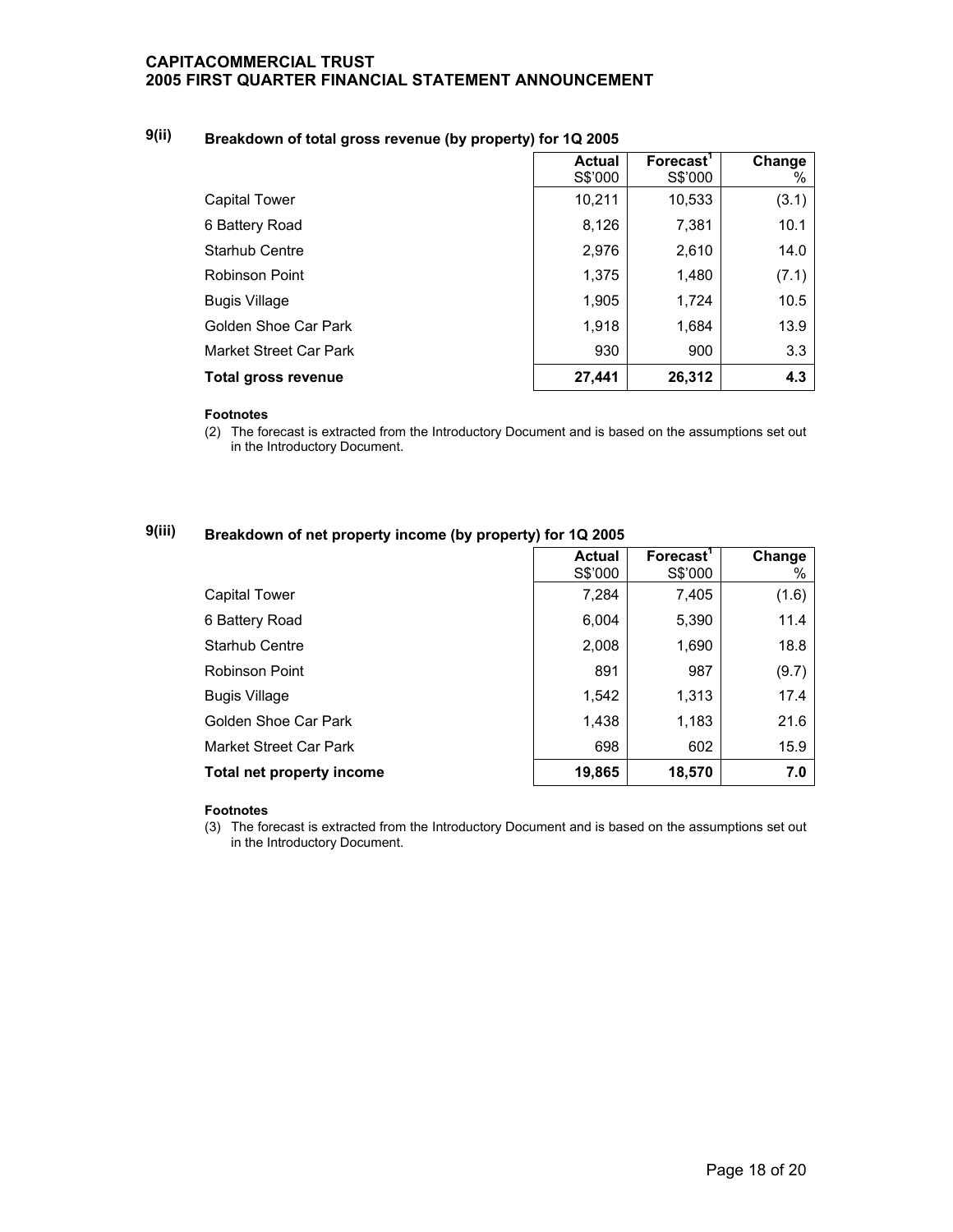#### **Review of the performance for 1Q 2005**

 Gross revenue increased by S\$1.1 million or 4.3% over the forecast. This is mainly due to higher rental revenue of S\$0.7 million resulting from higher retention rates and hence lower vacancy periods and higher rental rates achieved for new and renewed leases in 2004; offset by the lower contribution from Capital Tower and Robinson Point of S\$0.3 million and S\$0.1 million respectively. For Capital Tower, it was primarily due to deferred letting of two floors to capitalize on the rising rental market. As for Robinson Point, the main reason is that the lease commencement lagged forecast although the committed occupancy is above forecast. There is also an increased contribution from car park revenue and other income of S\$0.2 million each.

Actual property operating expenses are marginally lower than forecast by S\$0.2 million or 2.1%

The trust expenses are lower by S\$0.2 million due to cost savings achieved. Borrowing costs are lower by S\$0.2 million due to lower amount of financing required as well as higher interest income derived from surplus cash placed on fixed deposits.

#### **10 Commentary on the competitive conditions of the industry in which the group operates and any known factors or events that may effect the group in the next reporting period and the next 12 months**

 The Singapore economy grew 6.5% in the fourth quarter of 2004, bringing growth for the full year to 8.4%. Robust economic growth has spearheaded recovery in the Singapore property market in 2004 and an improved business environment has led to an increase in demand for office space. However, MTI's first quarter advanced estimates for 2005 points to a slower GDP growth of 2.5%, mainly as a result of a sharp reduction in biomedical manufacturing, following an exceptionally high growth in the fourth quarter of 2004.

Despite the slower economic growth, the office leasing market in the first quarter of 2005 remained strong, extending gains from 2004. While recovery of the office property market in 2004 was mainly limited to the prime office sub-market, market recovery has become more broad-based, generated by a wider spectrum of office tenants such as professional services, asset management, hedge funds and selective enterprises in the manufacturing sector.

According to CB Richard Ellis, prime office rents continued their upward movement in the first quarter of 2005, averaging at \$4.65 per square foot per month and representing an increase of 5.7% from the previous quarter. This may be due in part to more competitive bidding by tenants for the tightening supply of quality office space.

According to URA statistics, the supply of new office space was limited to 48,700 sqm nett in 2004. One George Street (40,300 sqm nett) was the only major office building that was completed during the year. No major office building is expected to come on stream until 2006, by which time 3 Church Street (31,600 sqm gross) and One Raffles Quay (139,580 sqm gross) are expected to be completed. This bodes well for the office property market and the Manager expects the market to strengthen further in 2005.

#### **Outlook for 2005**

 The manager of CapitaCommercial Trust is confident to achieve more than the forecast distribution per unit of 5.68 cents per unit for the year 1 January 2005 to 31 December 2005 (as stated in the Introductory Document dated 16 March 2004).